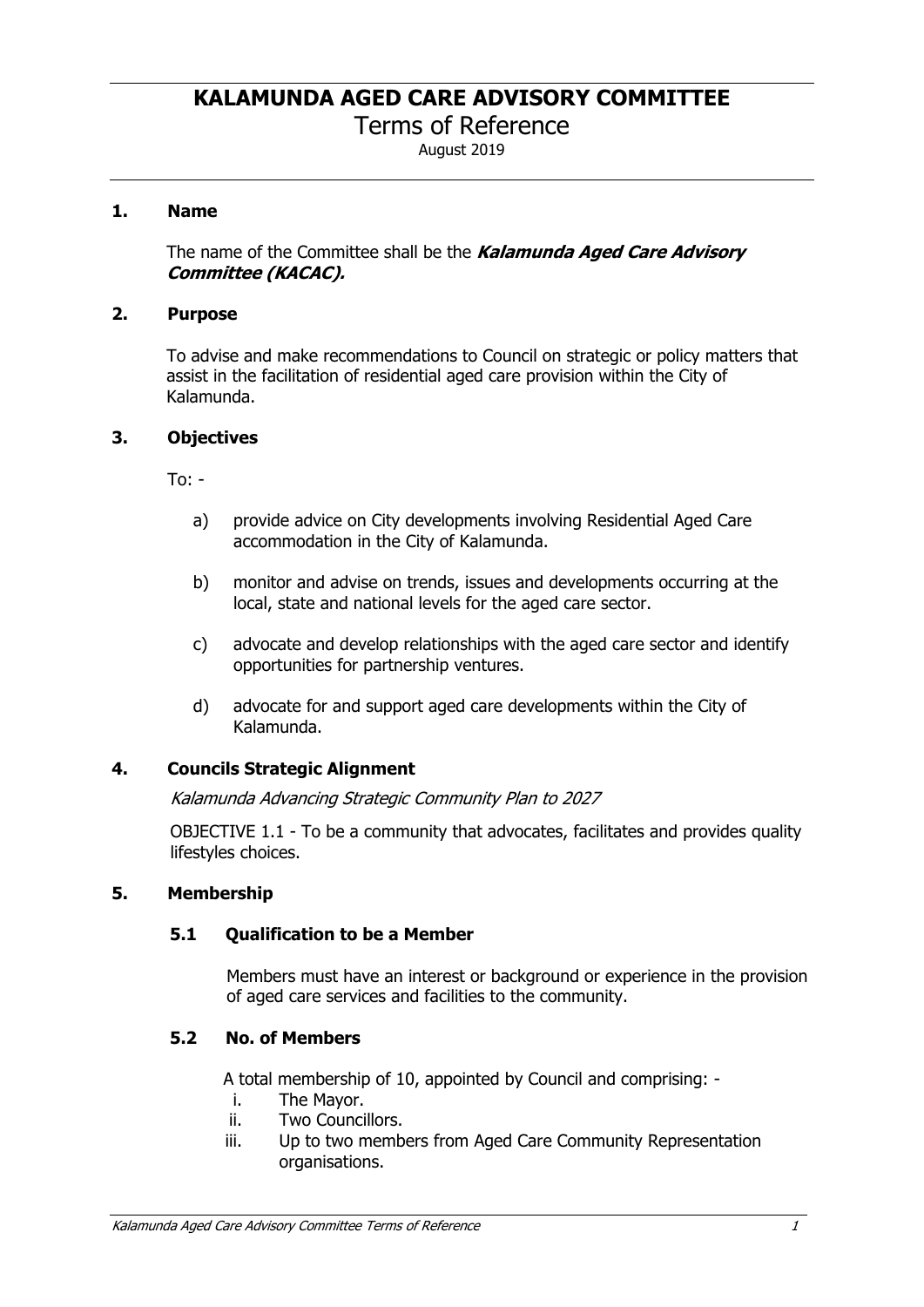- iv. Four community members who are carers of seniors or people with senior's interests.
- v. One representative for a local organisation providing services to seniors (community or residential) within the City of Kalamunda.

# **5.3 Deputy Members**

All Council delegates are required to have a deputy appointed and all other members are entitled to have a deputy appointed, who is to attend in the absence of the member.

# *Non-Voting - Ex-Officio Members*

In addition, it is proposed that two Local Members of parliaments, one each from Federal and State government, be invited as non-voting Ex-Officio members to the committee.

#### **5.4 Term of Appointment**

Appointment is for up to two years and members are eligible for reappointment following the Council Ordinary Election.

#### **5.5 Resignation or Termination of Membership**

- i. Membership will be reviewed should a member miss three consecutive meetings without approved leave of absence and the Committee may choose to recommend to Council that the member is removed.
- ii. A committee member may resign from membership of the committee by giving the Chief Executive Officer or the committee's presiding member written notice of the resignation.

## **6. Election of Presiding Member and Deputy Presiding Member**

The election of the Presiding Member and Deputy Presiding Member will be conducted in accordance with the provisions of the *Local Government Act 1995*.

## **7. Meetings**

## **a) Conduct of Meetings**

All meetings will be conducted in accordance with the provisions of the *Local Government Act 1995* and the City's Standing Orders Local Law and the City of Kalamunda Code of Conduct.

#### **b) Inductions**

All Members will be required to attend an induction which will be held prior to the first meeting of a committee following a Council election.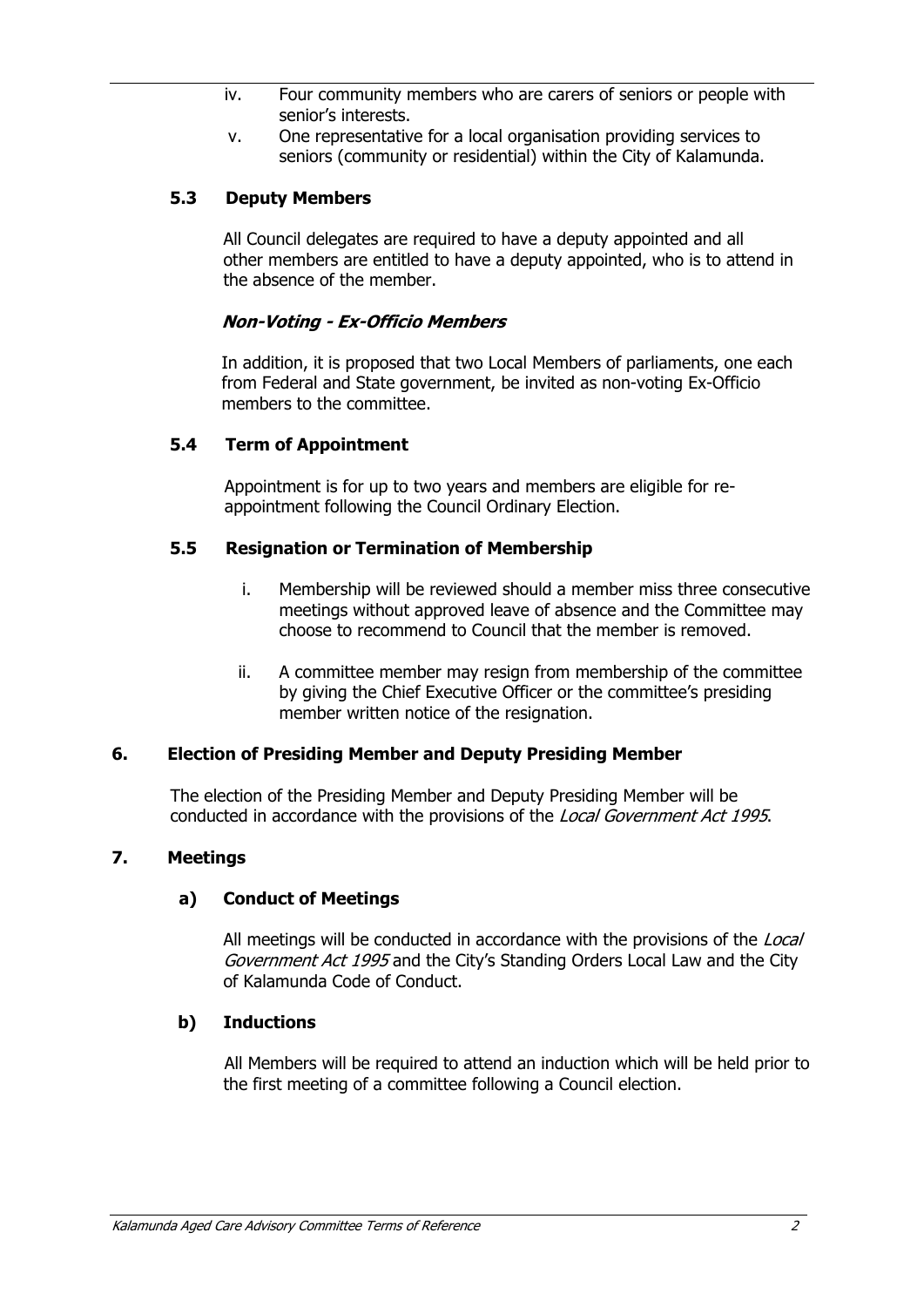# **c) Scheduling of Ordinary Meetings**

The Committee shall meet at least quarterly and can increase the frequency of meetings if required and in consultation with the City to ensure resources are available. Meetings should be held on a regular date and time to be determined by the committee.

# **d) Special or Extra Meetings and Working Groups**

A Special or extra meeting can be called by: -

- i. A majority decision of the Committee
- ii. The presiding member of the Committee
- iii. By at least  $1/3^{rd}$  of the members of the Committee

A Committee may also choose to form working groups from its membership or to second others with specific skills for undertaking specific tasks required by the Committee.

## **e) Quorum**

A quorum shall consist of at least one half of the appointed members.

#### **f) Disclosure of Interests**

All Committee Members are required to disclose any financial, proximity or impartiality interests they may have in any matter to be discussed at the meeting.

## **g) Voting**

Each appointed member present shall have one (1) vote. In the event of a tied vote, the Presiding Member is to cast a second vote.

City of Kalamunda Officers supporting the Committee do not have voting rights.

## **h) Agendas and Minutes**

- i. Agendas and Minutes will be administered by the Chief Executive Officer or their delegate.
- ii. A City of Kalamunda Officer will be appointed by the Chief Executive Officer as the Secretary to the Committee.
- iii. A call for agenda items and notices of meetings will be distributed electronically by the Secretary 10 working days prior to each meeting. Members are to submit any agenda items within 2 working days.
- iv. A draft Agenda will be sent electronically to the Presiding Member 8 working days prior to committee meeting for sign off.
- v. The City and the Presiding Member may choose to meet to discuss agenda items prior to finalising an agenda.
- vi. Agenda items along with any supporting papers are to be sent to the committee members no later than 5 days prior to meeting. This allows